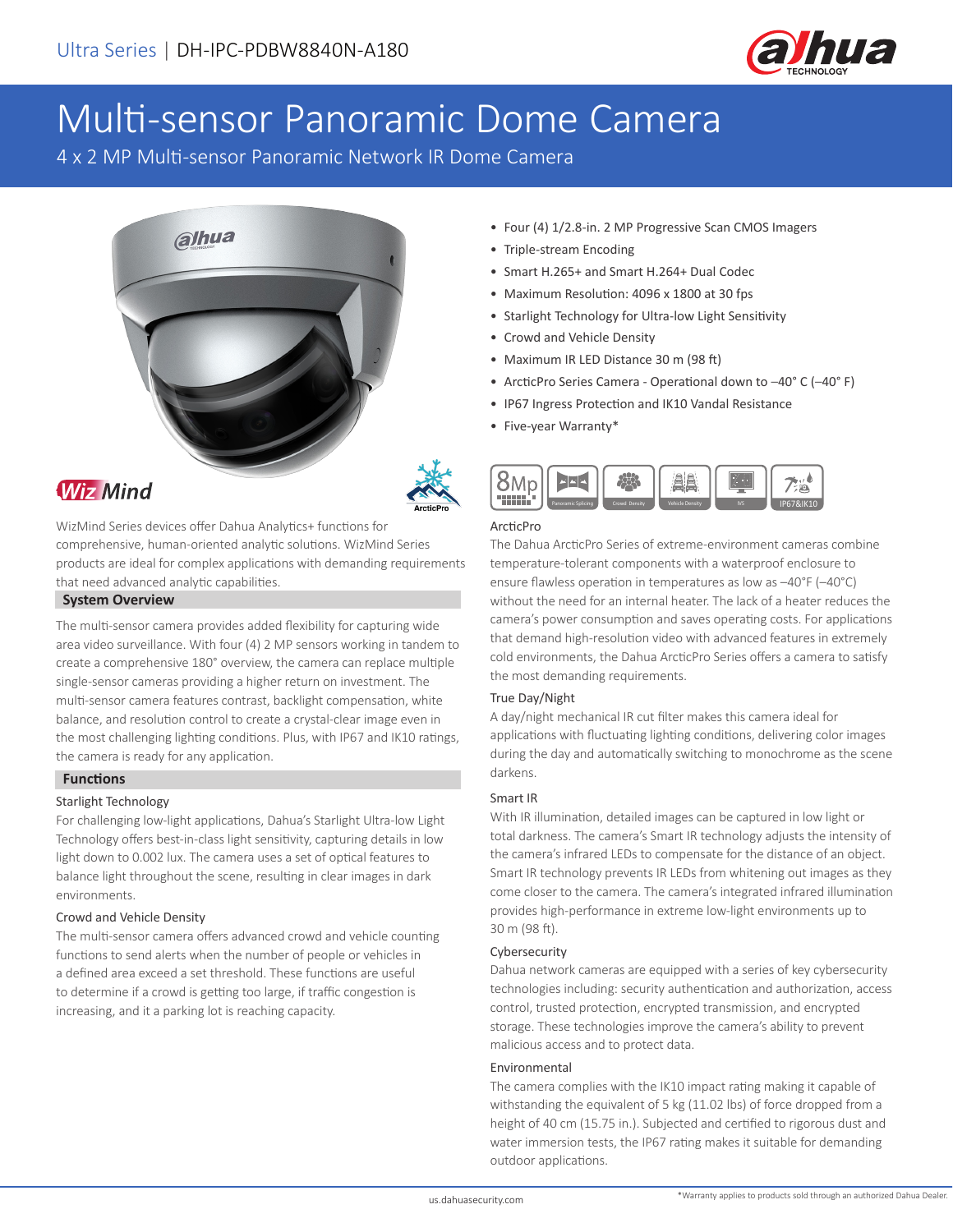#### **Technical Specification**

| Camera                          |                    |                                                                                      |                    |                   |
|---------------------------------|--------------------|--------------------------------------------------------------------------------------|--------------------|-------------------|
| Image Sensor                    |                    | Four (4) 1/2.8-in. 2 MP CMOS Sensors                                                 |                    |                   |
| <b>Effective Pixels</b>         |                    | 4096(H) x 1800(V)                                                                    |                    |                   |
| RAM/ROM                         |                    | 2 GB / 4 GB                                                                          |                    |                   |
| <b>Scanning System</b>          |                    | Progressive                                                                          |                    |                   |
| <b>Electronic Shutter Speed</b> |                    | Auto, Manual: 1/3 s to 1/100,000 s                                                   |                    |                   |
| Minimum Illumination            |                    | Color: 0.002 lux at F1.6<br>0 lux at F1.6 with IR on                                 |                    |                   |
| S/N Ratio                       |                    | More than 56 dB                                                                      |                    |                   |
| <b>IR Distance</b>              |                    | Up to 30.0 m (98.43 ft)                                                              |                    |                   |
| IR On/Off Control               |                    | Auto, Manual                                                                         |                    |                   |
| <b>IR LEDS</b>                  |                    | Six (6)                                                                              |                    |                   |
| Lens                            |                    |                                                                                      |                    |                   |
| Lens Type                       |                    | Fixed-focal                                                                          |                    |                   |
| Mount Type                      |                    | M12                                                                                  |                    |                   |
| Focal Length                    |                    | $2.8$ mm                                                                             |                    |                   |
| Max. Aperture                   |                    | F1.6                                                                                 |                    |                   |
| Angle of View                   |                    | Horizontal: 180°<br>Vertical: 90°                                                    |                    |                   |
| <b>Focus Control</b>            |                    | Fixed                                                                                |                    |                   |
| <b>Close Focus Distance</b>     |                    | $0.60$ m (23.62 in.)                                                                 |                    |                   |
| DORI Distance <sup>1</sup>      |                    |                                                                                      |                    |                   |
| Detect (8 ppf)                  | Observe (19 ppf)   |                                                                                      | Recognize (38 ppf) | Identify (76 ppf) |
| 38.60 m (126.60 ft)             | 15.40 m (50.50 ft) |                                                                                      | 7.70 m (25.30 ft)  | 3.90 m (12.80 ft) |
| Pan/Tilt/Rotation               |                    |                                                                                      |                    |                   |
| Range                           |                    | Pan: 0° to 355°<br>Tilt: 0° to 75°<br>Rotation: ±20°                                 |                    |                   |
| Video                           |                    |                                                                                      |                    |                   |
| Compression                     |                    | Smart H.265+, H.265, Smart H.264+, H.264, H.264H,<br>H.264B, MJPEG (sub stream only) |                    |                   |
| <b>Streaming Capability</b>     |                    | Three (3) Streams                                                                    |                    |                   |
| Resolution                      |                    | 4096 x 1800, 3840 x 1680, 2880 x 1264,<br>1920 x 832, 1280 x 560, 1024 x 452         |                    |                   |
|                                 |                    | Main Stream: 4096 x 1800 at 30 fps                                                   |                    |                   |
| Frame Rate                      |                    | Sub Stream 1: 1024 x 452 at 30 fps                                                   |                    |                   |

| White Balance                          | Auto, Natural, Street Lamp, Outdoor, Manual,<br>Regional Custom                                                                                                                                                                                                    |
|----------------------------------------|--------------------------------------------------------------------------------------------------------------------------------------------------------------------------------------------------------------------------------------------------------------------|
| Gain Control                           | Auto, Gain Priority, Shutter Priority, Manual                                                                                                                                                                                                                      |
| <b>Noise Reduction</b>                 | 3D DNR                                                                                                                                                                                                                                                             |
| <b>Motion Detection</b>                | Off, On (4 Zone, Rectangle)                                                                                                                                                                                                                                        |
| Region of Interest                     | Off, On (4 Zone)                                                                                                                                                                                                                                                   |
| <b>Advanced Features</b>               | Smart Illumination, Defog                                                                                                                                                                                                                                          |
| Digital Zoom                           | 16x                                                                                                                                                                                                                                                                |
| <b>Privacy Masking</b>                 | Off, On (4 Area, Rectangle)                                                                                                                                                                                                                                        |
| Audio                                  |                                                                                                                                                                                                                                                                    |
| Compression                            | PCM,G.711a, G.711Mu, G.726, G.723                                                                                                                                                                                                                                  |
| Network                                |                                                                                                                                                                                                                                                                    |
| Ethernet                               | RJ-45 (10/100/1000 Base-T)                                                                                                                                                                                                                                         |
| Protocol                               | HTTP, HTTPs, TCP, ARP, RTSP, RTP, UDP, SMTP, FTP,<br>DHCP, DNS, DDNS, PPPOE, IPv4/v6, QoS, UPnP, NTP,<br>Bonjour, 802.1x, Multicast, ICMP, IGMP, SNMP                                                                                                              |
| Interoperability                       | ONVIF (Profile S/Profile G/Profile T), CGI, P2P,<br>Milestone, Genetec                                                                                                                                                                                             |
| <b>Streaming Method</b>                | Unicast, Multicast                                                                                                                                                                                                                                                 |
| <b>Maximum User Access</b>             | 20 Users (Total Bandwidth: 80 Mbps)                                                                                                                                                                                                                                |
| Edge Storage                           | Network Attached Storage (NAS), FTP, SFTP,<br>Micro SD Card, maximum 128 GB                                                                                                                                                                                        |
| <b>Web Viewer</b>                      | IE version 9 and later<br>Firefox version 50 and later<br>Chrome version 48 and later                                                                                                                                                                              |
| Management Software                    | DSS, DMSS                                                                                                                                                                                                                                                          |
|                                        |                                                                                                                                                                                                                                                                    |
| <b>Mobile Operating System</b>         | IOS, Android                                                                                                                                                                                                                                                       |
| Cybersecurity                          | Video Encryption, Firmware Encryption, Configuration<br>Encryption, Digest, WSSE, Account Lockout, Security<br>Logs, IP/MAC Filtering, Generating and Importing<br>X.509 Certification, Syslog, HTTPS, 802.1x, Trusted<br>Boot, Trusted Execution, Trusted Upgrade |
| Certifications                         |                                                                                                                                                                                                                                                                    |
| Safety                                 | EN 62368-1<br>UL 60950-1 CAN/CSA C22.2 No.60950-1-07                                                                                                                                                                                                               |
| Electromagnetic<br>Compatibility (EMC) | 47 CFR FCC Part 15 Subpart B<br>Electromagnetic Compatibility Directive                                                                                                                                                                                            |
| Interface                              |                                                                                                                                                                                                                                                                    |
| Video                                  | One (1) Port, BNC (use for adjustment only)                                                                                                                                                                                                                        |
| Audio                                  | Input: One (1) Channel, RCA<br>Output: One (1) Channel, RCA                                                                                                                                                                                                        |
| Alarm                                  | Input: Two (2) Channels (3 VDC to 5 VDC, 5 mA)<br>Output: Two (2) Channels (30 VDC, 1 A; 50 VAC, 0.5 A)                                                                                                                                                            |
| <b>RS485</b>                           | One (1) Port (baud rate range: 1200 bps-115200 bps)                                                                                                                                                                                                                |
| Electrical                             |                                                                                                                                                                                                                                                                    |
| Power Supply                           | 12 VDC, 24 VAC, or PoE+ (802.3at Class 4)                                                                                                                                                                                                                          |
| Power Consumption                      | < 14.9 W                                                                                                                                                                                                                                                           |
| Environmental                          |                                                                                                                                                                                                                                                                    |
| <b>Operating Conditions</b>            | -40° C to +60° C (-40° F to +140° F), Less than 95% RH                                                                                                                                                                                                             |
| <b>Storage Conditions</b>              | -40° C to +60° C (-40° F to +140° F), Less than 95% RH                                                                                                                                                                                                             |
| Ingress Protection                     | <b>IP67</b>                                                                                                                                                                                                                                                        |

1. The DORI distance is a measure of the general proximity for a specific classification to help pinpoint the right camera for your needs. The DORI distance is calculated based on sensor specifications and lab test results according to EN 62676-4, the standard that defines the criteria for the Detect, Observe, Recognize and Identify classifications.

Bit Rate Control CBR, VBR

Bit Rate H.265: 9 Kbps to 17664 Kbps Chat Rate

Day/Night Auto (ICR), Color, B/W BLC Mode BLC, HLC, DWDR

Sub Stream 2: 1920 x 832 at 30 fps

H.264: 24 Kbps to 17664 Kbps